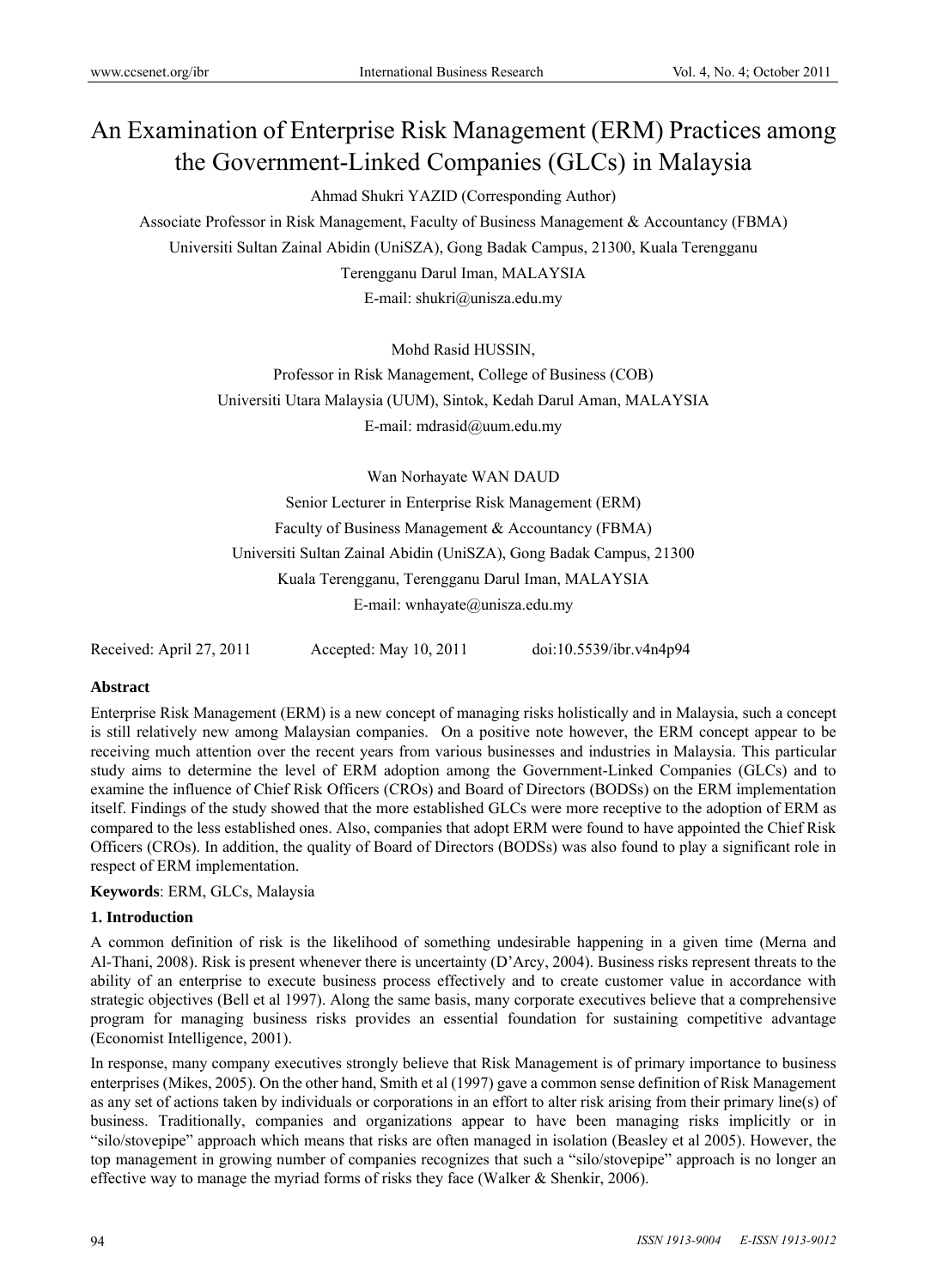Enterprise Risk Management (ERM) as an increasingly popular concept in this part of the world is indeed a relatively new term that is catching much attention among businesses and industries today as it is viewed as the ultimate approach to effective risk management. It is argued that ERM could increase shareholders value (Bowen et al 2006; Nocco & Stulz, 2006; Allayannis and Weston, 1998) which is in line with most corporate objectives. Furthermore, ERM also provides a significant source of competitive advantage for those who can demonstrate a strong ERM capability and strength (Stoh, 2005).

However, evidence shows that the ERM concept is still not widely practiced in Malaysia despite having received much attention over the past years. It is rather important to note that scholarly research and empirical evidence in relation to the determinants of such a concept is obviously lacking. Equally important, it must be highlighted that several reasons have been cited for the companies' non-involvement in ERM program. The reasons include organizational structure that are not conducive to ERM, individuals who do not want to give up their specific responsibilities, a lack of understanding in respect of how to effectively implement ERM and measure the benefits, and also difficulties in measuring risks and correlations across risks within the company (Kleefner et al 2003).

Since ERM is a relatively recent activity and has yet to be fully implemented by most companies if not all, it must be emphasized that there has been little academic research about its accomplishments and about the obstacles to further progress. Also, very little has been published about attempts to identify and manage corporate strategic risks while integrating them into a corporate-wide ERM framework (Gates, 2006). While ERM appreciation and acceptance is on the rise, not all companies seem to adopt it. Not surprisingly, very little is known about why some companies acknowledge ERM while others do not.

In view of the above, this particular study is highly significant in enhancing knowledge in terms of ERM practices in Malaysia. The main objective of this study is to examine ERM practices among Government-Linked Companies (GLCs) in Malaysia. Specifically, the objectives of this particular study can be described as follows:-

To determine the level of ERM adoption among the Malaysian GLCs; and

To examine the role of Chief Risk Officer (CRO) and the Quality of Board of Directors (QBODs) towards ERM adoption within Malaysian GLCs.

The paper is structured as follows: First, a summary of literature on the concept of ERM, the role of Chief Risk Officer and Quality of the Board of Directors. Second, the methodology of the study is described. Third, the findings are thoroughly discussed and finally the conclusion is provided by summarizing the results and discussing avenues for future research.

## **2. Literature Review**

Risk Management adds value to individual companies and also supports the overall economic growth by lowering the cost of capital and reducing the uncertainty of commercial activities. Shenkir and Walker (2006) stated that according to the Committee of Sponsoring Organizations of the Treadway Commission (COSO), the ERM model requires executive management commitment for its rigorous implementation. It is strongly suggested that key executives of companies should be eager to make a commitment to ERM because they are ultimately responsible for the overall protection, creation and enhancement of shareholders' value.

According to Mikes (2005), ERM is a systematic approach for managing risk. By effectively managing risk, companies and organizations alike, could possibly achieve their corporate objectives and eventually create value for their stakeholders. Furthermore, Shenkir & Walker (2006) proposed that an effective ERM implementation requires a company/organization context that includes strong commitment from the top management, Risk Management philosophy and risk appetite, integrity and ethical values, and also the scope and infrastructure for ERM.

In view of the above, it is rather useful to note the definition of ERM as provided by The Committee of Sponsoring Organizations of the Treadway Commission (COSO):

"… a process affected by an entity's board of directors, management and other personnel, applied in a strategy setting and across the enterprise, designed to identify potential events that may affect the entity, and manage risk to be within its risk appetite, to provide reasonable assurance regarding the achievement of entity goal."

Based on the above definition of ERM reflects certain fundamental concepts whereby it is:

"A process, ongoing and flowing through an entity;

Effected by people at every level of an organization;

Applied in strategy setting;

Applied across the enterprise, at every level and unit and includes taking an entity (level portfolio view of risk);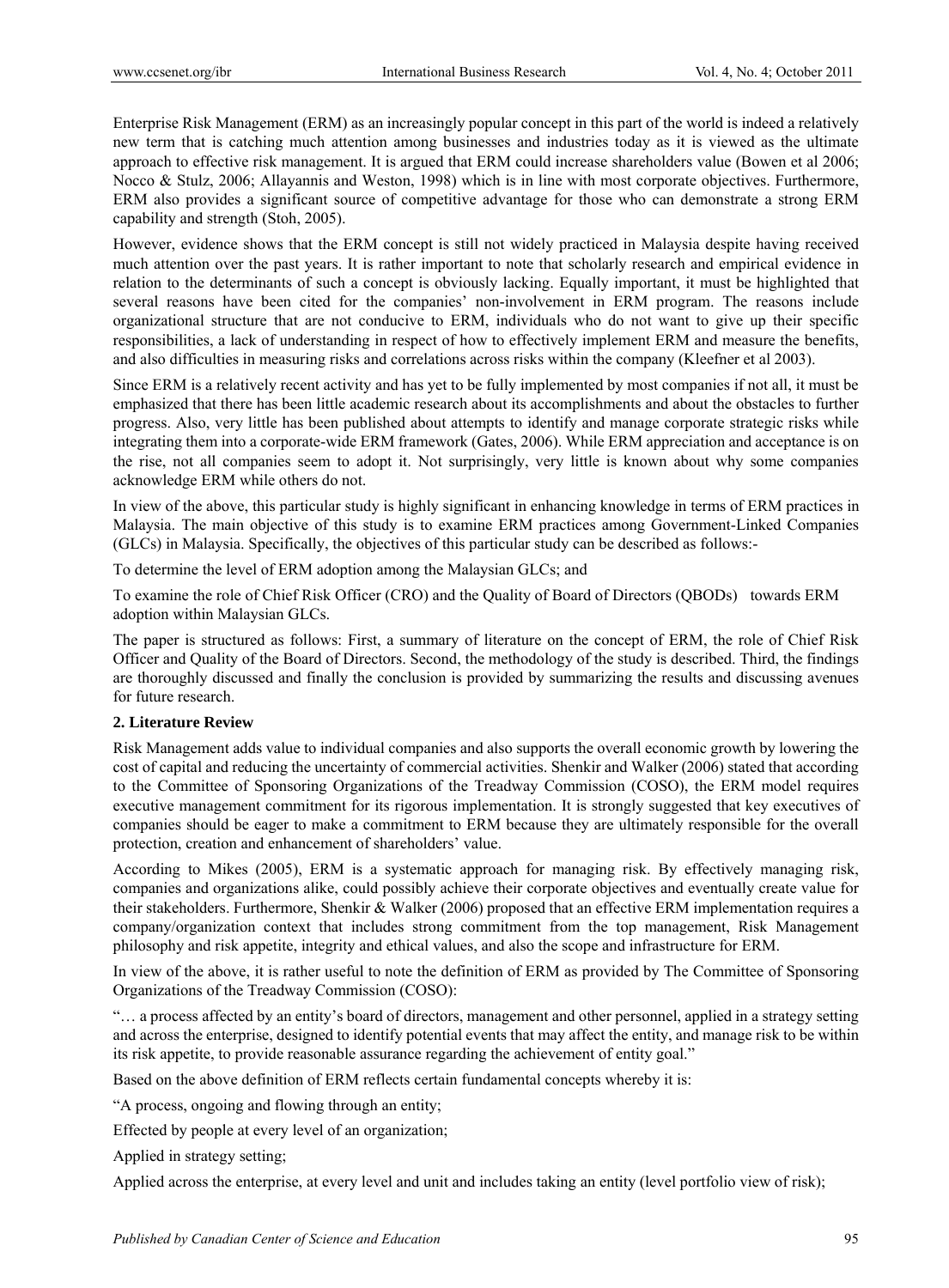Designed to identify potential events that, if they occur, will affect the entity and to manage risk within its risk appetite;

Able to provide reasonable assurance to an entity's management and board of directors;

Geared to achievement of objective in one or more separate but overlapping categories" (Flaherty*,* 2004).

A number of ERM frameworks are currently being used. They include: The Combined Code and Turnbull Guidance, King ll Report, A Risk Management Standard by the Federation of European Risk Management (FERMA), Australia/New Zealand Standard 4360-Risk Management, COSO's Enterprise Risk Management-Integrated Framework, The Institute of Management Accountants' (IMA) "A Global Perspective on Assessing Internal Control over Financing Reporting" (ICoFR), Basel ll, and also the Standard and Poor's and ERM. Although they are different in name, industry and region, nevertheless, they all share a common theme: the identification, prioritization and quantification of risks in order to help corporations effectively manage their exposure.

In this regard however, one of the most popular frameworks being implemented is the Committee of Sponsoring Organizations of the Treadway Commission (COSO) (Bohn & Kemp, 2006).The foundation for the ERM methodology was based in COSO's 1992 Internal Control – Integrated Framework, a publication that formulated a uniform approach to managing internal control system (Bowen et al 2006).

In view of the above, COSO's ERM Integrated Framework expanded the approach by integrating these controls throughout an enterprise. It provides Risk Management architecture in terms of eight (8) components, namely, internal environment, objective setting, event identification, risk response, control activities, information and communication, and monitoring to be considered under each of the four (4) categories of objectives i.e. strategic, operation, reporting and compliance. Therefore, each level of the organization applies the eight (8) components of ERM to the following four (4) categories of objectives concerned. A particular objective may be classified into one (1) or more categories. Thus, the classification may delineate the objective into multiple lines of authority.

The eight components of COSO's Integrated Framework: 1) Internal environment which refers to risk management philosophy, risk appetite, integrating of ethical values and the working environment of an enterprise; 2) Objective setting is important to be addressed before any ERM process. These objectives should be aligned with enterprise's vision and mission, and are consistent with enterprise's risk appetite; 3) event identification refers to internal and external events affecting an enterprise; 4) Risk assessment measures the frequency and impact of potential losses; 5) Risk response is the way an enterprise mitigate risks. It may include avoidance, acceptance of risk by reducing the likelihood of losses, and transfer of risk to insurance company; 6) Control activities are policies and procedures to ensure the effectiveness of risk management implementation; 7) Information and communication refers to technique to disseminate ERM program; and 8) Monitoring is the last process in ERM implementation to ensure that all risk management measures are appropriate and effective in mitigating risks in an enterprise.

In order to undertake the ERM program, a company needs someone who can initiate and monitor the risk related activities. It is therefore important to highlight that the COSO Report (2004) on ERM suggested the essential need of a Chief Risk Officer (CRO) as someone who works closely with other managers in establishing effective Risk Management for the entire company or organization. In addition, the CRO is considered to be someone who has the overall responsibility for monitoring progress and also for assisting other managers in reporting relevant risk information up, down and across the entire business entity.

In this context, the need for quality CRO is highly essential and extremely important in ensuring the successful implementation of ERM program on the whole. Rosa (2007) postulated that qualities of a successful CRO include the following attributes such as well developed risk consciousness, knowledge of main business processes, current education in Risk Management curriculum, communication skills that include working with individuals at all levels, facilitations skills and skills in finance, accounting and insurance. Furthermore, the CRO's duties include the following responsibilities:-

overseeing the Risk Management activities and management of framework process

assisting the top management by designing an appropriate Risk Management foundation

monitoring enterprise wide risks and making sure that certain major risks are communicated upward to the knowledge and awareness of the top management concerned

ensuring and validating effective management of risks by business unit leaders

serving as ERM adviser for other upper level executives within the entire company

assisting with corporate governance responsibilities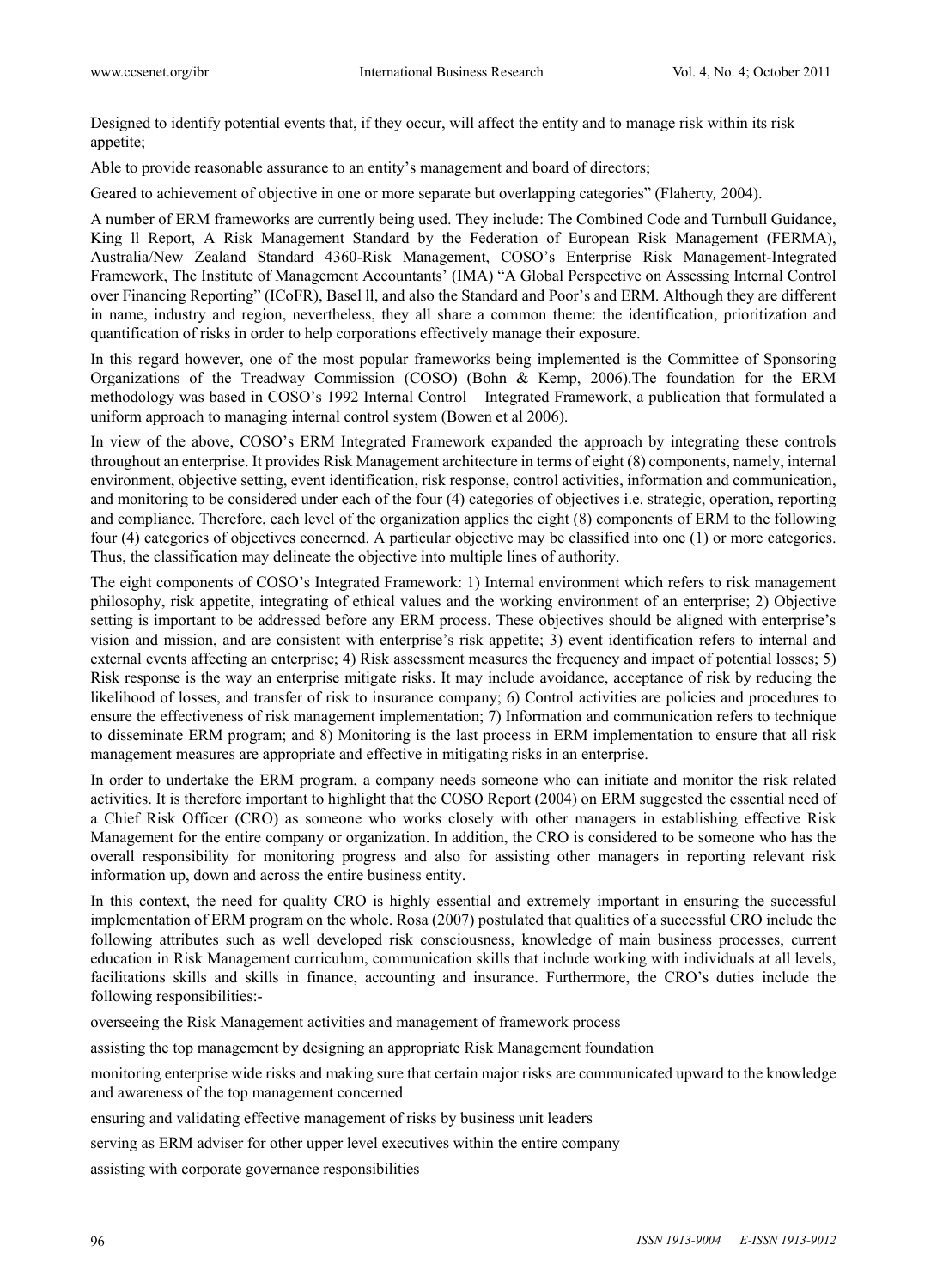assisting in the execution of the Risk Management processes

facilitating an integrated approach to ERM

#### managing specific risk types

participating in the Risk Management committee

It is important for the company or organization to elect a leadership team that fits the current business setting. Usually, an organization's leadership is referred to the Board of Directors (BODs). Then, in deciding on the composition of board members to be elected, stakeholders should consult the business' ERM initiative, which highlights the most significant risks that require dynamic leadership (Rosa, 2006). For example, strategic issues, human resources and information technology will govern the Board's agenda and should influence the election of Board members who can provide proactive guidance on these topics to the organization's executive management team. Furthermore, COSO (2004) suggested that in the first component of ERM that is, the internal environment, it provides the required discipline and structure. Also, it is the basis for the other seven (7) components of the framework, which encompasses the responsibilities of the BODS and the role of sound organizational culture.

An issue that constitutes the effectiveness of BODS has become increasingly important in recent years. For example, Berghe and Levrau (2004) stated that the board size, Board composition and Board leadership structure are the three (3) main criteria for good Boards of directors. It is argued that the effectiveness of a Board in monitoring management is determined by its composition, independence and size. The notion of composition and independence are closely related as board independence increases as the proportion of independent outside directors increases. Subsequently, Rosa (2006) argued that what make a Board effective are the Board structure, composition, information management process, authority and responsibilities, performance and operations.

Board size is one of the well studied Board characteristics from two different perspectives. First, the number of directors may influence the Board functioning and hence corporate performance. A study by Conyon and Peck (1998) showed an inverse relationship between the returns on shareholders' equity and the Board size for five (5) European countries. Second, researchers have started to study the Board of directors as decision making groups by integrating the various literatures on group dynamics and workgroup effectiveness. It is important to note that the Board size can have both positive and negative effects on Board performance. Larger Boards are more difficult to coordinate and may experience problems with regard to communication and organization of related activities. Besides, large Boards may face decreased levels of motivation and participation, and are prone to develop factions and coalitions. In this context, the quality of BODS might influence the level of ERM adoption.

#### *2.1 Conceptual Framework*

The independent variables of this study are the role of Chief Risk Officer (CRO) and Quality of the BODS while the Level of ERM Adoption is the dependent variable.

## Insert Figure I here

#### **3. Methodology**

The use of survey questionnaires is common for Risk Management studies (Yazid et al 2008; Beasley et al 2006; 2007 and Liebenberg & Hoyt, 2003). As argued by Saunders et al. (1997), there are three (3) main advantages for employing the survey questionnaires. Firstly, they are highly economical for gathering a large number of data. Secondly, they can be standardized so that analysis becomes easier. Finally, they are easy for respondents to understand.

The unit of analysis for this study was Government-Linked Companies (GLCs). In this context, GLCs are referred to as companies listed under Khazanah Holding whereby the Malaysian government is the major shareholders.

For the purpose of this particular study, all companies listed under Khazanah Holding which are considered as Government-Linked Companies (GLCs) were surveyed. However, only 14 of them responded. Thus, the response rate for this study is 50 percent.

The survey questionnaires consist of four (4) sections. Section A focused on gathering information pertaining to the demographic profile of respondents and their firms or companies. Section B examined the companies' Level of ERM Adoption. Section C investigated the role of CRO in these companies while Section D examined the Quality of BODS.

## **3. Results and Discussions**

#### *3.1 Level of ERM Adoption*

One of the objectives of this study was to examine the level of ERM adoption among GLCs. From the survey, about 43 percent of the GLCs had a complete ERM in place, while 50 percent could be considered as partial ERM implementers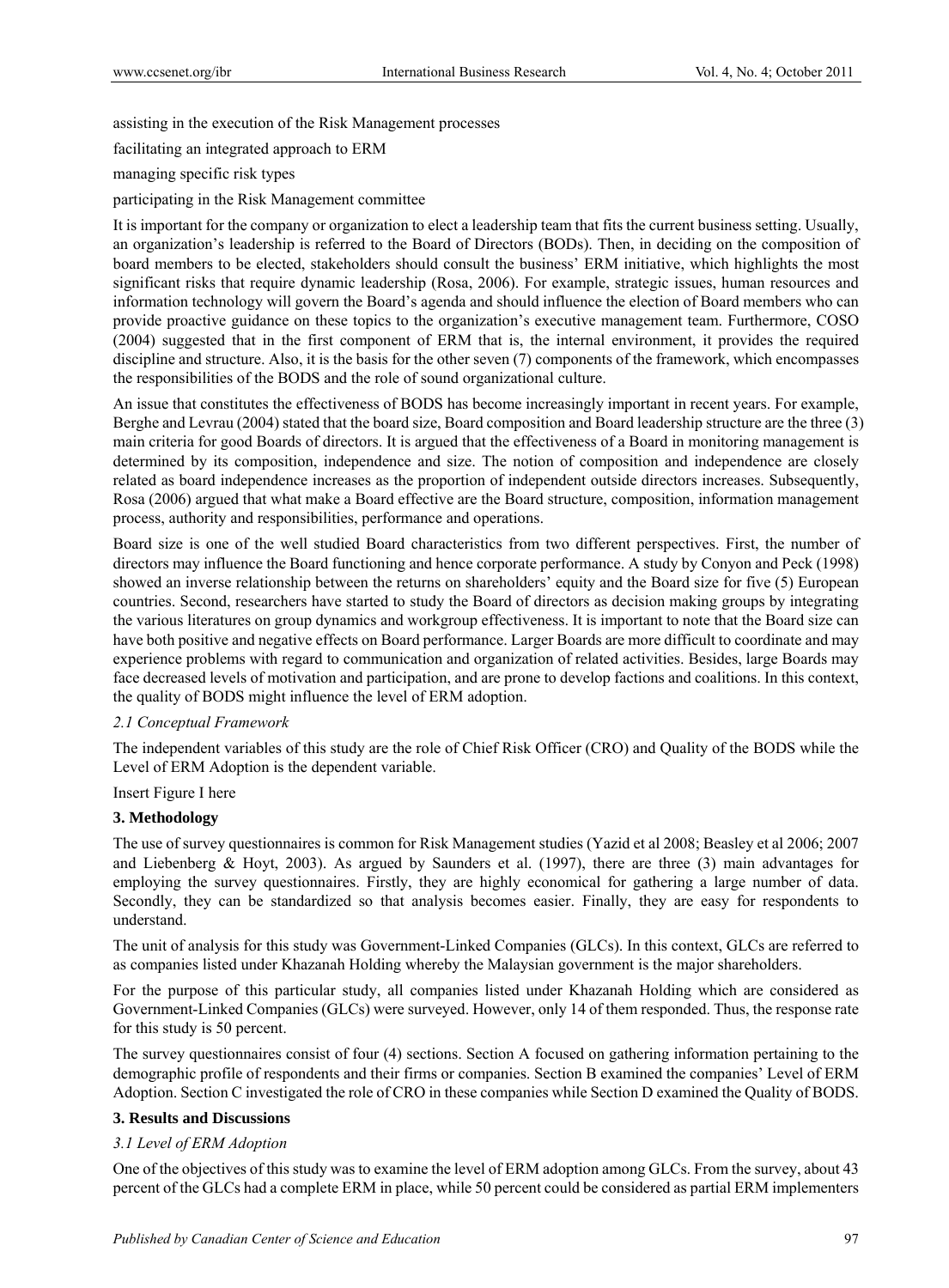and about 7 percent was planning to adopt ERM (Table 1). The results show a 'positive trend' in the implementation of ERM among the GLCs in Malaysia. It is expected that the number of companies adopting ERM to grow in years to come. This is the expectation in view of the fact that most of the literatures suggested that ERM, with the holistic approach of managing corporate risks, could be successfully adopted to achieve the companies' objectives hence the enhancement of shareholders' value.

Insert Table I here

From this particular study, a total of 83.3 percent of those companies which adopted ERM completely have been in operation for more than 16 years. This is a similar case for those companies which adopted ERM partially. Thus, the overall result provides the indication that companies which are more established are more likely to adopt ERM. This is probably true in view of such companies having more experience and much more resources being made available.

#### Insert Table II here

## *3.2 Role of Chief Risk Officer (CRO)*

As asserted earlier, the CRO is an important person within the GLCs whose primary role is to ensure the eventual implementation of ERM. Therefore, it is interesting to note that half of the respondents surveyed had actually appointed a CRO to manage their potential risk exposures. Equally interesting, the findings showed that among the GLCs that have adopted ERM completely, a total of 66.7 percent appointed a CRO. However, the percentage of CRO appointment appears to be slightly lower (42.9%) among those GLCs that have adopted ERM partially (Table III).

#### Insert Table III here

It must be emphasized that these results signify the importance of CRO and the positive trend of the GLCs appointing a CRO. In this regard, it is important to note that there is a positive relationship between the number of CRO appointment and ERM adoption. This means that as the number of CRO increases, more GLCs would be inclined to be involved and eventually adopt ERM. The result shows the importance of CRO in the ERM implementation as suggested by Lam (2000).

Among the respondents surveyed, a total of 61.5 percent confirmed that the primary job function relates to Risk Management (Table IV) while 39 percent mentioned that they perform multiple tasks that include Risk Management. Among the companies that have adopted ERM completely, about 67 percent stated that their main job function is Risk Management related (Table V). The same applies to companies that have adopted ERM partially.

Considering that ERM is still at the infancy stage of development in Malaysia (Yazid, Husin and Razali, 2009), the overall result however shows a positive trend. Also, it is convincing to note that Risk Management appears to be the main job function among the respondents surveyed. In this respect, the person concerned in managing risks for his company could therefore focus on the eventual implementation of ERM on the whole. Nevertheless, the task seems to be quite challenging.

#### Insert Table IV and Table V here

As provided in the earlier discussions, the ERM program involves several processes. It must be mentioned that the practical Risk Management experience of respondents is an important factor that contributes to the effective implementation of ERM.

In view of the above, about 42 percent of the respondents involved in the survey had more than 10 years of practical Risk Management experience (Table VI). Half of the respondents have between four (4) and nine (9) years of practical Risk Management experience. Looking at those companies that have adopted ERM completely, about 60 percent of the respondents have more than 10 years of practical Risk Management experience as compared to companies that have adopted ERM partially (33.3%) (Table VII). The result is consistent with the finding by Yazid (2001) that suggested more experience managers tend to manage more risks.

Insert Table VI and Table VII here

#### *3.3 Job Functions of CRO*

The COSO Framework suggested seven (7) job functions of a CRO which involves the whole ERM processes. Top of the list of job functions is to develop the integrated procedures to report on the major risks to the Board members (Table VIII). This is an important requirement under the Malaysian Code of Corporate Governance (MCCG, 2007) whereby the Board has the responsibility to foresee major risks associated with the companies' activities.

Next in the ranking is the job function of CRO in working with unit leaders to ensure the most significant risk complies with the companies' standard. The job function of the CRO to lead the risk identification process comes in third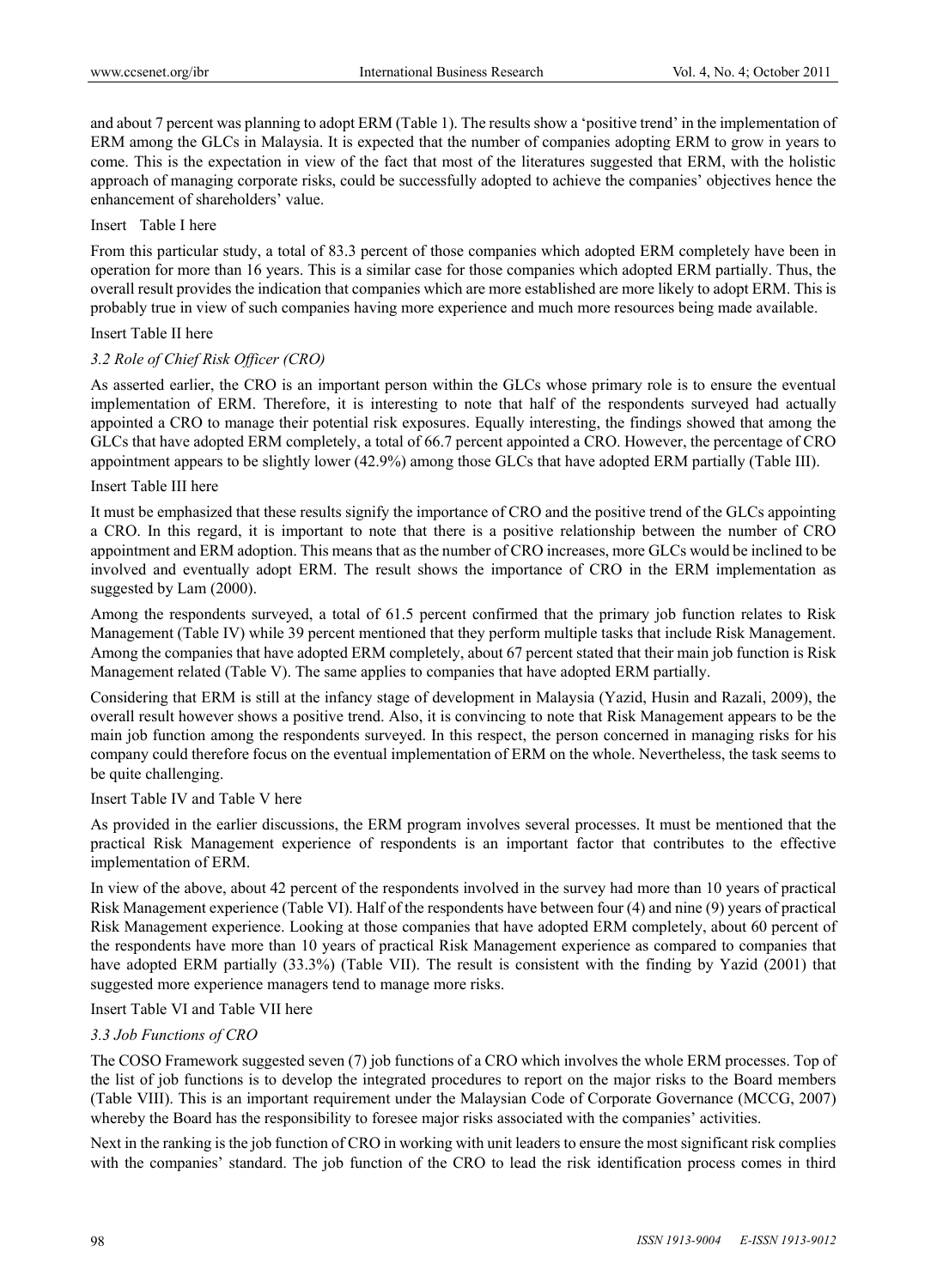however. On the other hand, the task of identifying risks within the company requires the CRO to work closely with other heads of units concerned.

In this regard, risk identification is a crucial process that ensures the company lists out all the key risks that need to be prioritized in the first place. Another important job function of the CRO is to educate and train all employees on Risk Management for better understanding and effective management of risk exposures facing their companies. The finding is supported by by Rosa (2007).

In view of the above, Risk Management education and training are therefore much needed so that employees on the whole truly understand and appreciate the essential need of Risk Management within their companies. Such an understanding and appreciation is expected to create a risk-conscious workforce and Risk Management culture within the entire company/organization. In turn, a successful ERM implementation would all be possible ultimately.

#### Insert Table VIII here

## *3.4 The Role of Board of Directors*

Many commentators in Risk Management argued that the decision to implement Risk Management should come from the top namely, the Board of Directors. This is considered highly important in view of the fact that the Risk Management program requires a lot of resources which ultimately need the Board approval.

Thus, the quality of the Board could actually influence the ERM implementation within the company/organization on the whole. For this purpose and also to measure the quality of the Board, this study examines three (3) factors namely, the Board size, Board composition and Board leadership structure.

The study shows that all companies surveyed disclose the frequency of Board meeting (Table IX). Only a total of 46.1 percent of companies with complete ERM in place disclosed the frequency of the Board meeting as compared to 53.9 percent of those companies with partial ERM adoption (Table X).

#### Insert Table IX and X here

Furthermore, about 64 percent of companies surveyed had more than four (4) Board meetings annually (Table XI). It is important to suggest that the more frequent Board meeting signals a 'Quality' Board. For companies with complete ERM in place, about 16 percent of them had more than 12 times of Board meetings (Table XII). This is considered a very active Board.

However, the study shows that none of the companies with partial ERM adoption had more than 12 times Board meeting. About 71 percent of the same companies had more than four (4) but less than six (6) times of Board meeting.

## Insert Table XI and XII here

In terms of Board attendance, about 64 percent of companies involved in the survey had over 80 percent as compared to 28.6 percent of full (100%) attendance and only 7.1 percent had over 60 percent attendance (Table XIII). A total of 50 percent of those companies with complete ERM adoption had full (100%) attendance of the Board. This is different in the case of companies with partial ERM adoption (14%) only (Table XIV). With full attendance, the Board could make better Risk Management decisions.

## Insert Table XIII and XIV here

According to the available literatures on Corporate Governance, independence of the Board members denotes transparency of the company/organization. The study shows that the higher number of independent Board implies that the company is more transparent. In line with the Malaysian Code on Corporate Governance (MCCG) (Revised 2007), a company that have a significant shareholder of the Board consists of one-third independent non-executive directors.

The significant shareholder referred for this purpose is defined as a shareholder with the ability to exercise a majority of votes for the election of directors. Therefore, a total of 84.6 percent of the companies surveyed had more than one-third independent Board members (Table XV). Looking at the companies with complete ERM in place, about 33 percent had more than one-half independent Board members as compared to none for companies with partial ERM adoption (Table XVI). The result suggests that board of directors play an important role in ERM implementation. This is similar to the finding by Wan Daud (2008).

#### Insert Table XV and XVI here

# **4. Conclusion**

This study examines the level of ERM adoption for GLCs in Malaysia for the very first time. Several factors associated with ERM implementation were also investigated. One of the significant findings is the role of CRO in companies that have adopted ERM.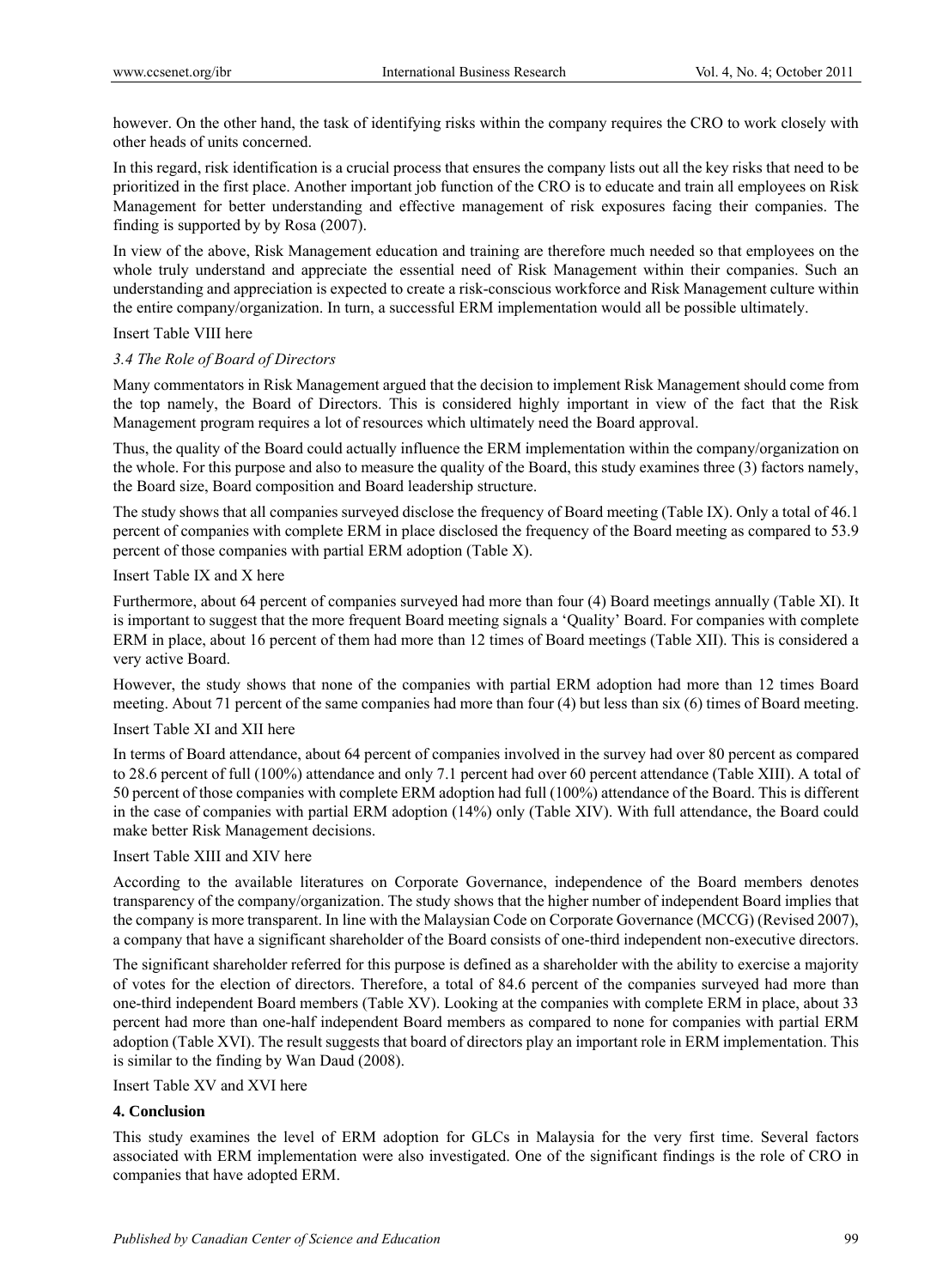Many companies actually appointed CRO even though ERM is still considered new in the context of Malaysian corporate scene. Several important roles of CRO are to integrate procedures to report on major risks, ensure the most significant risk compliance and risk identification.

It is important to note that companies which were established more than 16 years are more likely to adopt ERM. The quality of the Board of Directors could also be considered as another factor that influences the level of ERM implementation among the Malaysian GLCs.

It must be mentioned however, that this particular study has its own limitations. Due to a small population size which is 28 and the number of companies responded of only 14, more robust statistical techniques could not be used. The results were obtained by using descriptive analysis only.

In view of the above, perhaps for future research, a qualitative study such as personal interviews of the senior management involved in Risk Management for all the 28 GLCs would provide an in-depth analysis on the level of ERM adoption.

# **References**

Allayannis, G. and Weston, J. (1998). The use of foreign exchange derivatives and firm market value. *Working Paper, University of Virginia.* 

Beasley, M. S., Clune, R. & Hermanson, D.R. (2005). Enterprise Risk Management: An empirical analysis of factors associated with the Extent of implementation. *Journal of Accounting and Public Policy,24 (6),* 521-531.

doi:10.1016/j.jaccpubpol.2005.10.001, http://dx.doi.org/10.1016/j.jaccpubpol.2005.10.001

Beasley, M. S., Clune R., Hermanson D.R., (2006). The impact of Enterprise Risk Management on the internal audit function. *Strategic Finance* , 1-26

Beasley, M. S., Frigo M.L. (2007). Strategic Risk Management: Creating and protecting value, *Strategic Finance, 25-53*

Bell, T., Solomon, F.& Thomas, I. ((1997). Auditing Organization through a strategic-systems lens: the KPMG business measure process, *KPMG Peat Marwick, LLP* 

Berge L.A.A V. and Levrau A. (2004). *Evaluating board of directors: What constitutes a good corporate board?. Blackwell Publishing Ltd*, *12 (4),* 461-478

Bohn, C. and Kemp, B., (2006). Enterprise Risk Management quantification – An opportunity. *AON*, 1-12.

Bowen, J.K., Cassel, R., Dickson, K., Fleet, M., Ingram, D. (2006). Enterprise Risk Management Specialty Guide

Committee of Sponsoring Organizations (COSO), (2004). Enterprise Risk Management – Integrated Framework. COSO, New York

Conyon, M.J. and Peck, S.I. (1998). Board size and corporate performance: Evidence from European countries. *The European Journal of Finance*, *4*, 291-304. doi:10.1080/135184798337317, http://dx.doi.org/10.1080/135184798337317

D'Arcy, S.P. (2001). Enterprise Risk Management . *Journal of Risk Management of Korea, 12,1,* Economist Intelligence Unit Limited and MMC Enterprise Risk, Inc. (2001) *Enterprise Risk Management: Implementing New Solutions*. New York

Flaherty John J. (2004). Enterprise Risk Management – Integrated Framework: Executive Summary September. Retrieved from http:www.theiia.org/download.cfm?file=57194

Gates, S. Nantes A. (2006). Uncorporating strategic risk into Risk Management: A survey of current corporate practice. *Journal of Applied Corporate Finance,* 81-90. doi:10.1111/j.1745-6622.2006.00114.x, http://dx.doi.org/10.1111/j.1745-6622.2006.00114.x

Kleffner, A., Lee, R., McGannon, B. (2003). The effect of corporate governance on the use of Enterprise Risk Management: Evidence from Canada. *Risk Management and Insurance Review, 6 (1),* 53-73. doi:10.1111/1098-1616.00020, http://dx.doi.org/10.1111/1098-1616.00020

Lam, James. (2000). Enterprise-Wide Risk Management and the role of the chief risk officer. *Erisk* March 25, 2000. Retrieved from http:/www.Erisk.com

Liebenberg, A. and Hoyt, R. (2003). The determinants of Enterprise Risk Management: Evidence from the appointment of chief risk officers. *Risk Management and Insurance Review, 6 (1),*37-52. doi:10.1111/1098.1616.00019, http://dx.doi.org/10.1111/1098.1616.00019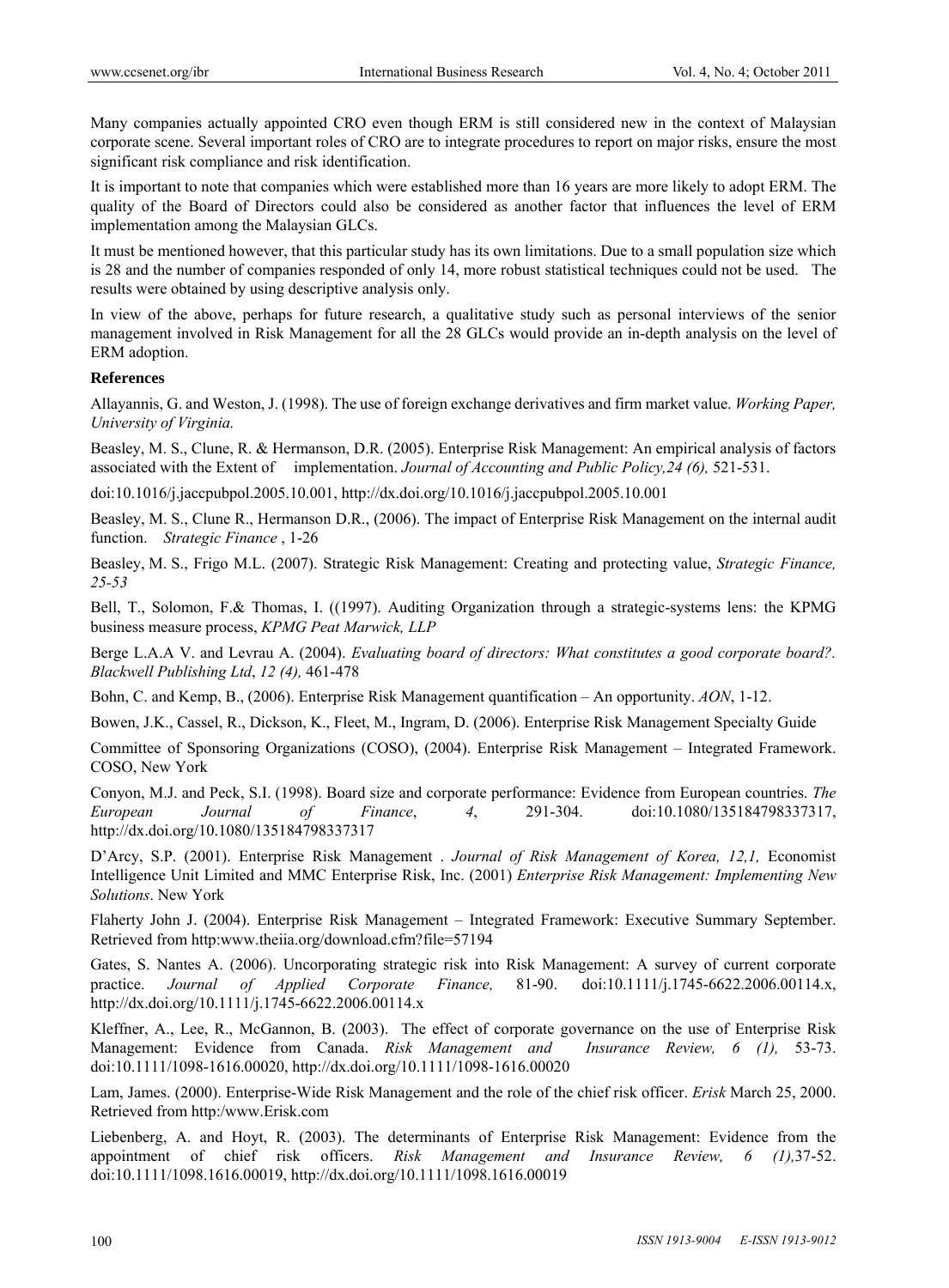Securities Commission. (2007). *Malaysian Code on Corporate Governance* (Revised).

Merna, T. & Al-Thani, F. F. (2005). *Corporate Risk Management: An organisational perspective*. London: John Wiley and Sons

Mikes, A. (2005). Enterprise Risk Management in action. Discussion paper published by the Center for Analysis of Risk and Regulation at London School of Economics and Political Science.

Nocco, B.W., Stulz, R.M. (2006). Enterprise Risk Management: Theory and practice. *Journal of Applied Corporate Finance.*1-8

Rosa de la S. (2006). Board influences cultivating the best board. Accountancy SA.

Rosa de la S. (2007). Taking a closer look at the role of chief risk officer. Accounting SA.

Saunders, M., P. Lewis, et al. (1997). *Research methods for business students*. London, Pitman Publishing.

Shenkir, W.G and Walker, P.L (2006). Enterprise Risk Management: Framework, elements and integration. *Institute of Management Accountant.* 

Smith, R. (1997). Chief risk officers in the hot seat. *Journal of special risk management Edition.* PriceWaterHouse Cooper

Stoh, P.J. (2005). Enterprise Risk Management at United Health Group. *Strategic Finance, 87(7)*, 26-35

Walker, P.L., Shenkir, W.G., Barton, T.L. (2006). ERM in practice. *Internal Auditor, 60,4*.

Wan Daud, W. N. (2008). *Quality of chief risk officer, quality of board of directors and quality of internal audit support on the level of adoption of ERM in public listed companies in Malaysia.* (Unpublished doctoral thesis). Science University of Malaysia.

Yazid, A. S. (2001). *Perceptions and practices of financial Risk Management in Malaysia*. (Unpublished doctoral thesis). Glasgow Caledonian University, Scotland.

Yazid, A. S., Hussin, M. R., and Razali, A. R. (2009). An empirical study of Risk Management best practices in public limited companies in Malaysia. *The Journal of Risk Management and Insurance*, *13*, 1-22.

Yazid, A. S, Hussin, M. R. and Razali A. R. (2008). A Cross-Sectional Study On Foreign Exchange Risk Management By Malaysian Public Listed Companies, *International Business Management*, Vol 2, No. 2 pg28-32, ISSN:1993-5250

| Level of Adoption | Percentage |
|-------------------|------------|
| Complete          |            |
| Partial           |            |

Planning to adopt 7.1

Table I. Level of ERM Adoption

Table II. Level of ERM Adoption vs. Years Company Established

| Level of Adoption | Years |           |      |  |
|-------------------|-------|-----------|------|--|
|                   | - ۱   | $11 - 15$ | 16   |  |
| Complete          | 16.7  |           | 83.3 |  |
| Partial           |       | 14.3      |      |  |

#### Table III. Level of ERM Adoption vs. Position of CRO

| Level of Adoption | Position of CRO |      |
|-------------------|-----------------|------|
|                   | Yes             | No   |
| Complete          | 66.7            | 33.3 |
| Partial           | 42.9            |      |

#### Table IV. Primary Job Function

| <b>Job Function</b> | Percentage |
|---------------------|------------|
| Risk Management     | 61.5       |
| Multiple Tasks      | 38.5       |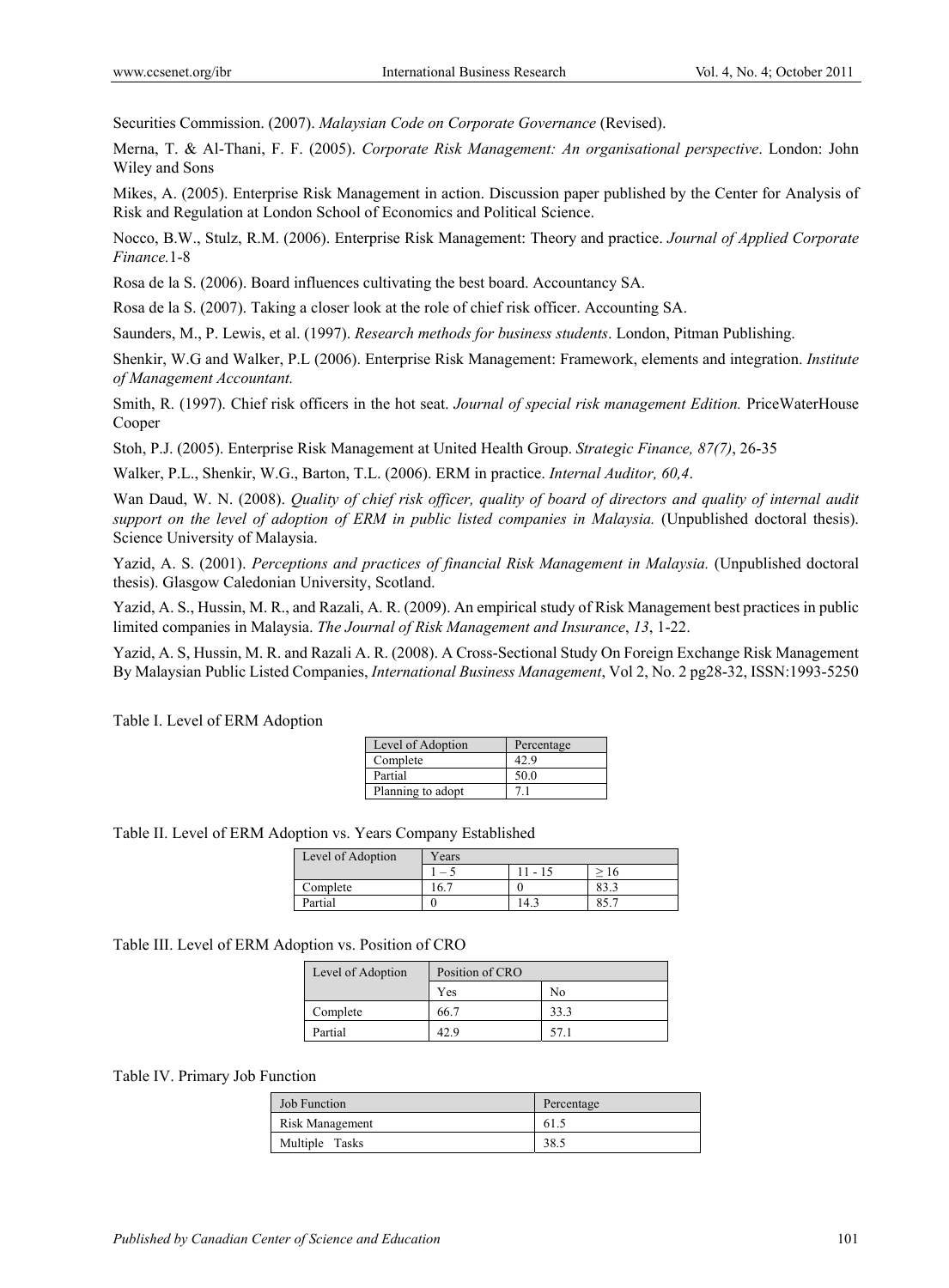# Table V. Level of ERM Adoption vs. Primary Function of CRO

| Level of Adoption | Risk Management as the primary function |      |  |
|-------------------|-----------------------------------------|------|--|
|                   | Yes                                     | No   |  |
| Complete          | 66.7                                    | 33.3 |  |
| Partial           | 66.7                                    | 33.3 |  |

# Table VI. Experience of Respondents in Risk Management

| Years of Experience | Percentage |
|---------------------|------------|
|                     | 8.3        |
| – h                 | 25.0       |
| - 9                 | 25.0       |
| 10 or more          | 41.7       |

# Table VII. Level of ERM Adoption vs. Experience of Respondents

| Level of Adoption | Years of Experience |         |      |      |  |
|-------------------|---------------------|---------|------|------|--|
|                   | $-3$                | $4 - 6$ | 7.9  | >10  |  |
| Complete          |                     | 20.0    | 20.0 | 60.0 |  |
| Partial           | 16.7                | 33.3    | 16.7 | 33.3 |  |

# Table VIII. List of CRO's Job Functions

| <b>Functions</b>                                                                                         | Mean Score |
|----------------------------------------------------------------------------------------------------------|------------|
| Develops integrated procedures to report major risks to the board member                                 |            |
| Works with unit leaders to ensure the most significant risk compliance with the organization's standards | 4.50       |
| Works with unit leaders to ensure that risk identification is included in the business plans             |            |
| Ensures that employees are educated about Risk Management                                                |            |
| Regularly meets with the senior executives to promote and embed Risk Management within daily activities  |            |
| Develops a standardized risk information model to the firm                                               |            |
| Maintains a cost benefit focus on ERM                                                                    | 4.00       |

*Likert Scale 1- Strongly Disagree 2 – Disagree 3 – Undecided 4 – Agree 5 – Strongly Agree* 

# Table IX. Disclosure of Board Meeting

| Frequency of BODs Meeting | Percentage |
|---------------------------|------------|
| Yes                       | 100        |
| No                        | 0.0        |

# Table X. Level of ERM Adoption vs Disclosure of BODs Meeting

| Level of Adoption | Frequency of BODs Meeting Disclosed |
|-------------------|-------------------------------------|
| Complete          | 46.1                                |
| Partial           | 53.9                                |

# Table XI. Frequency of Board Meeting

| Frequency          | Percentage |
|--------------------|------------|
| More than 4 times  | 643        |
| More than 6 times  | 14.3       |
| More than 8 times  | 14.3       |
| More than 12 times |            |